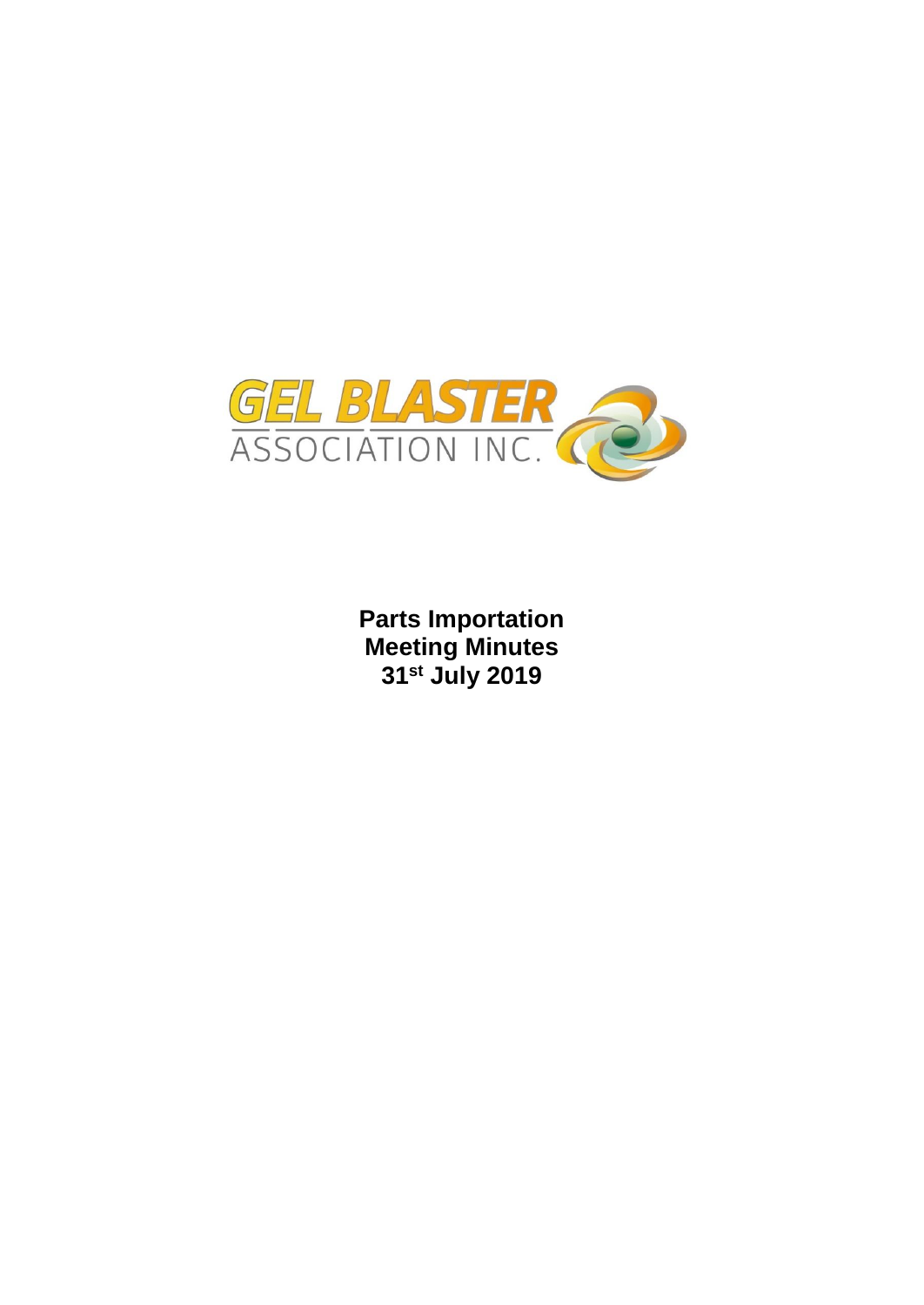

| <b>Location</b>  | Indooroopilly Library, Level 4, 322<br>Moggill Road, Indooroopilly                                                                                                                | 31 Jul 2019<br>Date & Time<br>5:00 PM - 7:00 PM                  |                                  |  |  |  |
|------------------|-----------------------------------------------------------------------------------------------------------------------------------------------------------------------------------|------------------------------------------------------------------|----------------------------------|--|--|--|
| <b>Chair</b>     | Nathan Kirby<br>(President GBA inc)                                                                                                                                               | <b>Elliott Caldwell</b><br><b>Minutes</b><br>(Treasurer GBA inc) |                                  |  |  |  |
| <b>Attendees</b> | Nathan (President GBA inc)                                                                                                                                                        | Elliott (Treasurer GBA inc)                                      | Elhardt (Public Affairs GBA inc) |  |  |  |
|                  | Jason (Vice President GBA inc)                                                                                                                                                    |                                                                  |                                  |  |  |  |
|                  | Aaron (Health & Safety GBA inc)                                                                                                                                                   | Vas (Xforce)                                                     |                                  |  |  |  |
|                  | James (Player)                                                                                                                                                                    | Raymond (AGPAA)                                                  |                                  |  |  |  |
|                  | Chesh (Player)                                                                                                                                                                    | Rowan (RPM)                                                      |                                  |  |  |  |
|                  | Lee (AGPAA)                                                                                                                                                                       | Nick (M4A1)                                                      |                                  |  |  |  |
|                  | Brad (Armoured Heaven)                                                                                                                                                            | Gilly (Tactical Edge)                                            |                                  |  |  |  |
|                  | Ash (Aussie Hobbies)                                                                                                                                                              | Kelso (M4A1)                                                     |                                  |  |  |  |
|                  | Dan (GBA)                                                                                                                                                                         | Lachlan (GBA)                                                    |                                  |  |  |  |
|                  | Alex (Player)                                                                                                                                                                     | Travis (Taidi Toys)                                              |                                  |  |  |  |
|                  | Ragnar (Sons of Odin Valhalla)                                                                                                                                                    | Don (RPM)                                                        |                                  |  |  |  |
|                  | Johnny (Player)                                                                                                                                                                   | Ash (Player)                                                     |                                  |  |  |  |
|                  | Jason (Toowoomba Skirmish)                                                                                                                                                        | Dan (AusGel)                                                     |                                  |  |  |  |
|                  | Beau (Dark Ops)                                                                                                                                                                   | Alistair (Viper Tactical)                                        |                                  |  |  |  |
|                  | There were about 20 others and our apologies to those we have missed! We<br>didn't have a sign in sheet to record all of your names, but we will make sure<br>we do for next time |                                                                  |                                  |  |  |  |

## **Discussion**

The following the main discussion items discussed on Wednesday 31<sup>st</sup> July and action items were assigned in the following table.

| <b>Item</b> | <b>Decisions / Recommendations / General</b>                                                                                                                                                                                                                                                                                                                                                                                                                                                                                                                                                                                                                                                                                                                                                                            |
|-------------|-------------------------------------------------------------------------------------------------------------------------------------------------------------------------------------------------------------------------------------------------------------------------------------------------------------------------------------------------------------------------------------------------------------------------------------------------------------------------------------------------------------------------------------------------------------------------------------------------------------------------------------------------------------------------------------------------------------------------------------------------------------------------------------------------------------------------|
| G310719.1   | <b>Current Issue.</b><br><b>Nathan</b><br>Multiple suppliers have had shipments seized<br>Gov departments are following this rule of thumb: 'If interchangeable with<br>$\blacksquare$<br>airsoft it will be seized', This includes Gears, Pistons, Piston heads, Gearboxes<br>Receivers, etc<br>- All Gov departments are being very close mouthed - they are providing no<br>definitions<br>- They are not being picky such that everything will be seized, not just specific<br>parts EG: if shipment has 100 blasters (ok), 1 receiver (not ok) - all will be<br>seized<br>Has been talking to Peter from Tactical Edge Hobbies who is seeking legal<br>$\sim$<br>advice<br>- ABF have been seizing deliveries at random, putting aside, and combining with<br>later shipments to determine they are airsoft or not |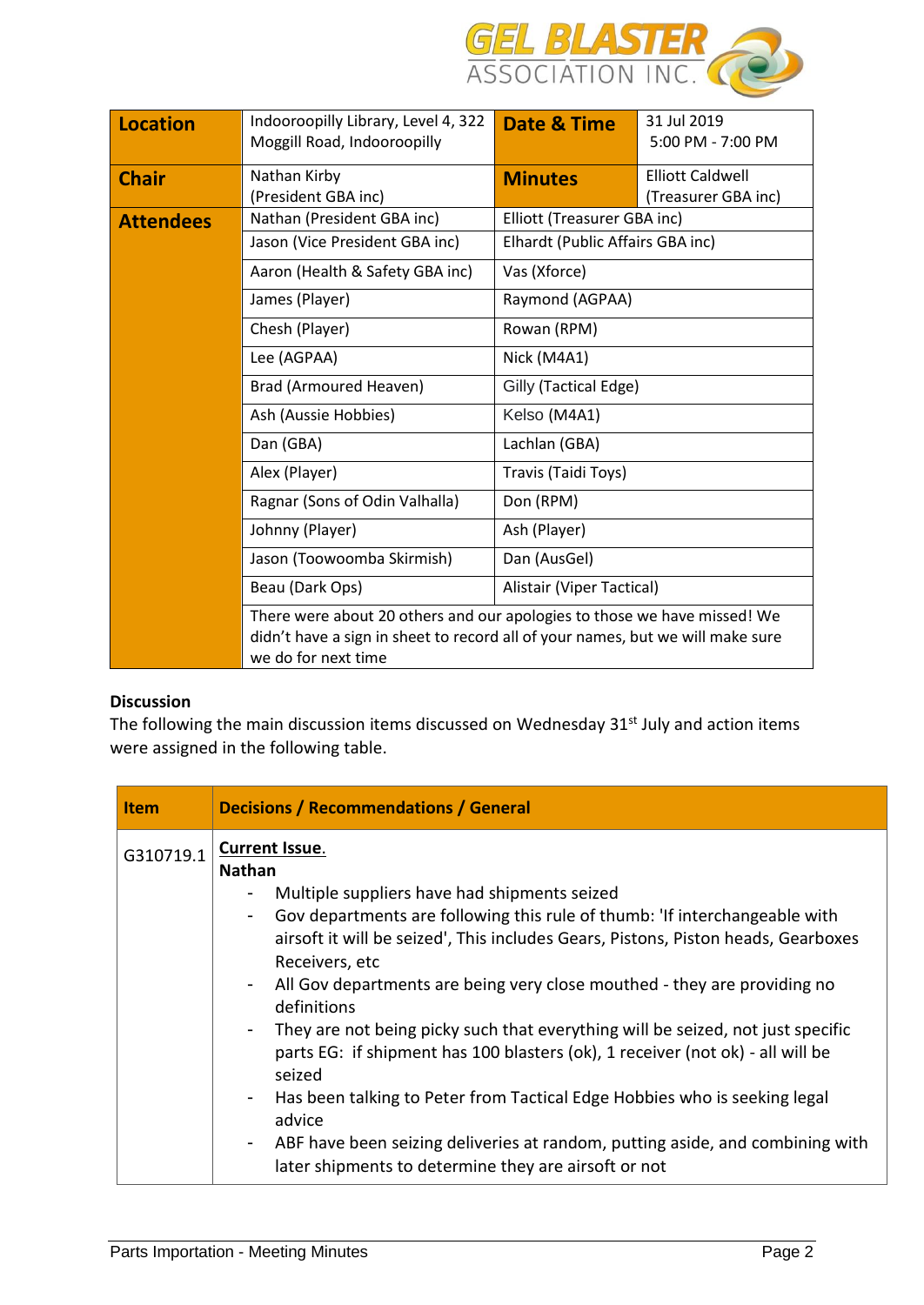

|           | Lachlan                                                                                                                                                                                                                                          |  |  |  |  |
|-----------|--------------------------------------------------------------------------------------------------------------------------------------------------------------------------------------------------------------------------------------------------|--|--|--|--|
|           | expressed that he had personal experience losing gearboxes, gears and small<br>parts                                                                                                                                                             |  |  |  |  |
|           | others agreed $-$ this appears to be more recent                                                                                                                                                                                                 |  |  |  |  |
|           | <b>Elliott</b>                                                                                                                                                                                                                                   |  |  |  |  |
|           | GBAinc is talking to Home Affairs, AFP, ABF and QPS<br>QPS is following Home Affairs and AFP lead                                                                                                                                                |  |  |  |  |
|           | Gilly<br>Mentioned there was supposed to be a QPS press conference last week of July to say<br>public will need valid reason to own blasters and be member of an association - this is<br>thought to be pushed into legislation by 1st Sept 2019 |  |  |  |  |
|           | <b>Nathan</b>                                                                                                                                                                                                                                    |  |  |  |  |
|           | Agreed that there were expected legislation changes expected on the 1st Sept<br>2019                                                                                                                                                             |  |  |  |  |
|           | Mentioned that another issue the government is concerned about is Gel Blaster<br>orders being delivered to states where it's illegal.                                                                                                            |  |  |  |  |
|           | It is highly recommended that retailers do not deliver Gel Blasters to states<br>where owning one is illegal                                                                                                                                     |  |  |  |  |
| G310719.2 | <b>Associations</b><br><b>Nick</b>                                                                                                                                                                                                               |  |  |  |  |
|           | M4A1 is discussing Association to customers with each sale                                                                                                                                                                                       |  |  |  |  |
|           | Mentioned that \$20 is too much                                                                                                                                                                                                                  |  |  |  |  |
|           | Wondered how to get mum and dads, and people who play in backyards to join Assoc                                                                                                                                                                 |  |  |  |  |
|           | Lachlan                                                                                                                                                                                                                                          |  |  |  |  |
|           | Suggested that GBAinc should start with club / field registrations – where<br>people sign up as they play – not all players are online (see action A310719.1)                                                                                    |  |  |  |  |
|           | Ragnar                                                                                                                                                                                                                                           |  |  |  |  |
|           | Suggested that retailers could assist by sponsoring players to the association                                                                                                                                                                   |  |  |  |  |
|           | with blaster sales, eg, spend \$300 and get free Assoc membership                                                                                                                                                                                |  |  |  |  |
|           | There were a number of retailers that agreed with this                                                                                                                                                                                           |  |  |  |  |
|           | (post meeting note, Armoured Heaven and GBA have already agreed to do this)                                                                                                                                                                      |  |  |  |  |
| G310719.3 | <b>Insurance</b><br><b>Nathan</b>                                                                                                                                                                                                                |  |  |  |  |
|           | Noted that GBAinc is currently in negotiations with an insurance company that                                                                                                                                                                    |  |  |  |  |
|           | has agreed to provide Gel Blaster specific insurance to retailers and fields. This                                                                                                                                                               |  |  |  |  |
|           | would require fields to follow same OHS process and waiver (for fields<br>registered with Assoc)                                                                                                                                                 |  |  |  |  |
| G310719.4 | <b>Airsoft</b>                                                                                                                                                                                                                                   |  |  |  |  |
|           | <b>Brad</b>                                                                                                                                                                                                                                      |  |  |  |  |
|           | Suggested that retailers should no longer refer to Airsoft in any way<br>Retailers should remove any references to Airsoft                                                                                                                       |  |  |  |  |
|           |                                                                                                                                                                                                                                                  |  |  |  |  |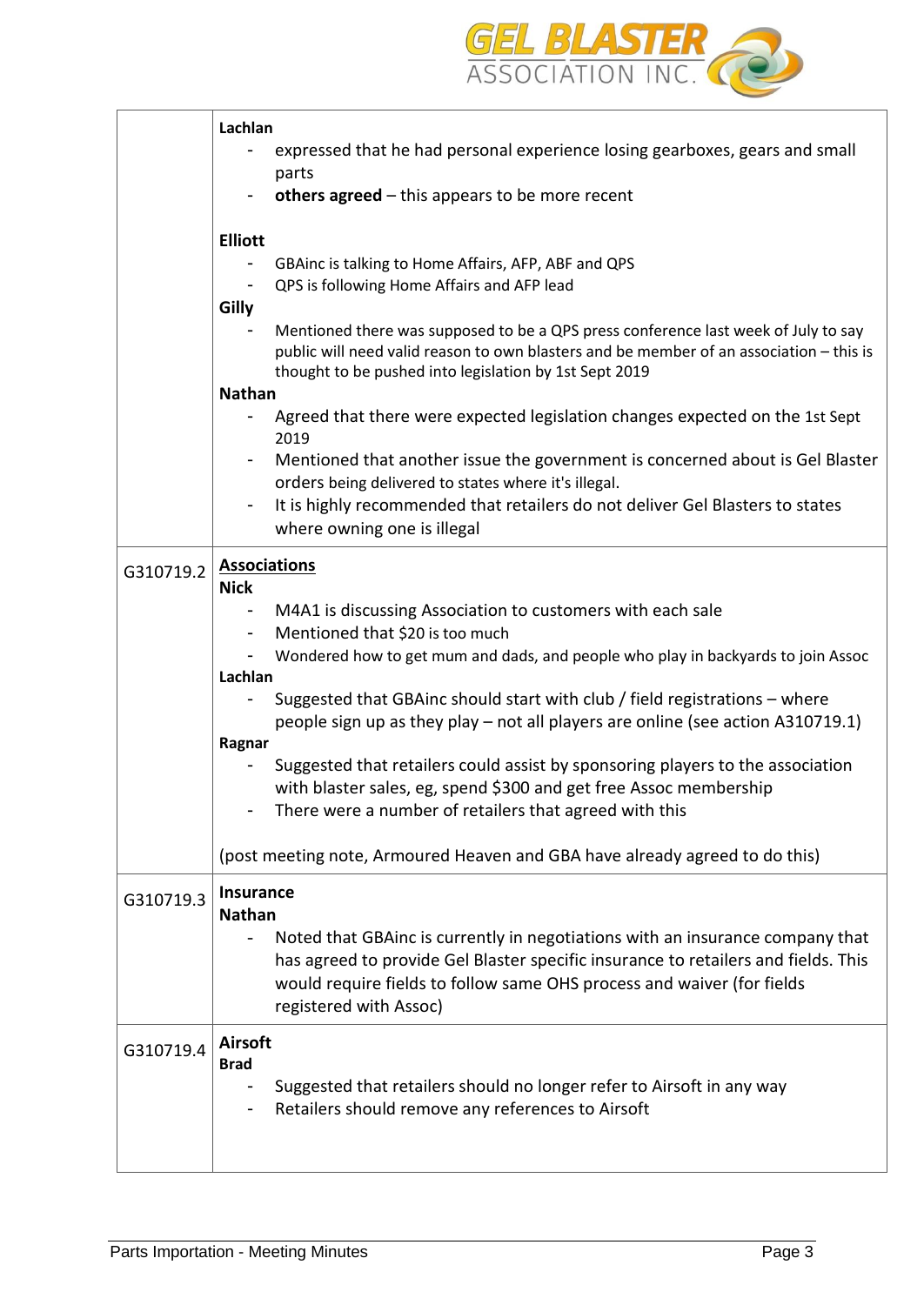

|           | <b>Nick</b>                                                                                                   |
|-----------|---------------------------------------------------------------------------------------------------------------|
|           | Mentioned that retailers should not bring in airsoft parts, parts that are labelled                           |
|           | / sold as airsoft                                                                                             |
|           | We need to be careful of the words we use and the discussion of airsoft in                                    |
|           | Facebook                                                                                                      |
|           | Rowan                                                                                                         |
|           | Did an online review and found many retailer Fb / webpage had products with                                   |
|           | 'airsoft' and indicated these should be removed                                                               |
|           | <b>Nick</b><br>QPS and ABF have been talking as friends, asking questions, listening and                      |
|           | watching and using our own questions against us, for example 'are metal                                       |
|           | receivers allowed?', 'can we have the P1?'. We all know these are pushing the                                 |
|           | limits                                                                                                        |
|           | They are playing a game to let us trap ourselves and we are helping them                                      |
|           | General                                                                                                       |
|           | As a community distance clarify that we are here for Gel Ball and not try and                                 |
|           | blur the lines. (see action A310719.2)                                                                        |
|           |                                                                                                               |
|           | <b>Legal</b>                                                                                                  |
| G310719.5 | <b>General Discussion</b>                                                                                     |
|           | How are home affairs / ABF defining airsoft? Seems there is no answer                                         |
|           | There is something called duplicity legislation 'If parts can be used for illegal<br>$\overline{\phantom{a}}$ |
|           | items then those parts become illegal'.                                                                       |
|           | <b>Nathan</b>                                                                                                 |
|           | QPS stated that if we are caught with airsoft parts, for example a piston, there                              |
|           | is potential to get firearms charges (this came from QPS Weapons Branch)                                      |
|           | General                                                                                                       |
|           | It was agreed that as a community we needed legal counsel                                                     |
|           | <b>Nick</b>                                                                                                   |
|           | Challenged retailers to throw \$ into legal approach                                                          |
|           | All attending retailers pledged \$ for legal options these included,                                          |
|           | M4A1                                                                                                          |
|           | Taidi Toys                                                                                                    |
|           | - Tactical Edge                                                                                               |
|           | <b>Armoured Heaven</b>                                                                                        |
|           | AusGel                                                                                                        |
|           | Skirmish Toowoomba                                                                                            |
|           | <b>Aussie Hobbies</b>                                                                                         |
|           | Dark Ops Tactical<br>٠                                                                                        |
|           | X Force                                                                                                       |
|           | <b>RPM</b>                                                                                                    |
|           | Gel Blasters Australia                                                                                        |
|           | <b>Viper Tactical</b>                                                                                         |
|           |                                                                                                               |
|           |                                                                                                               |